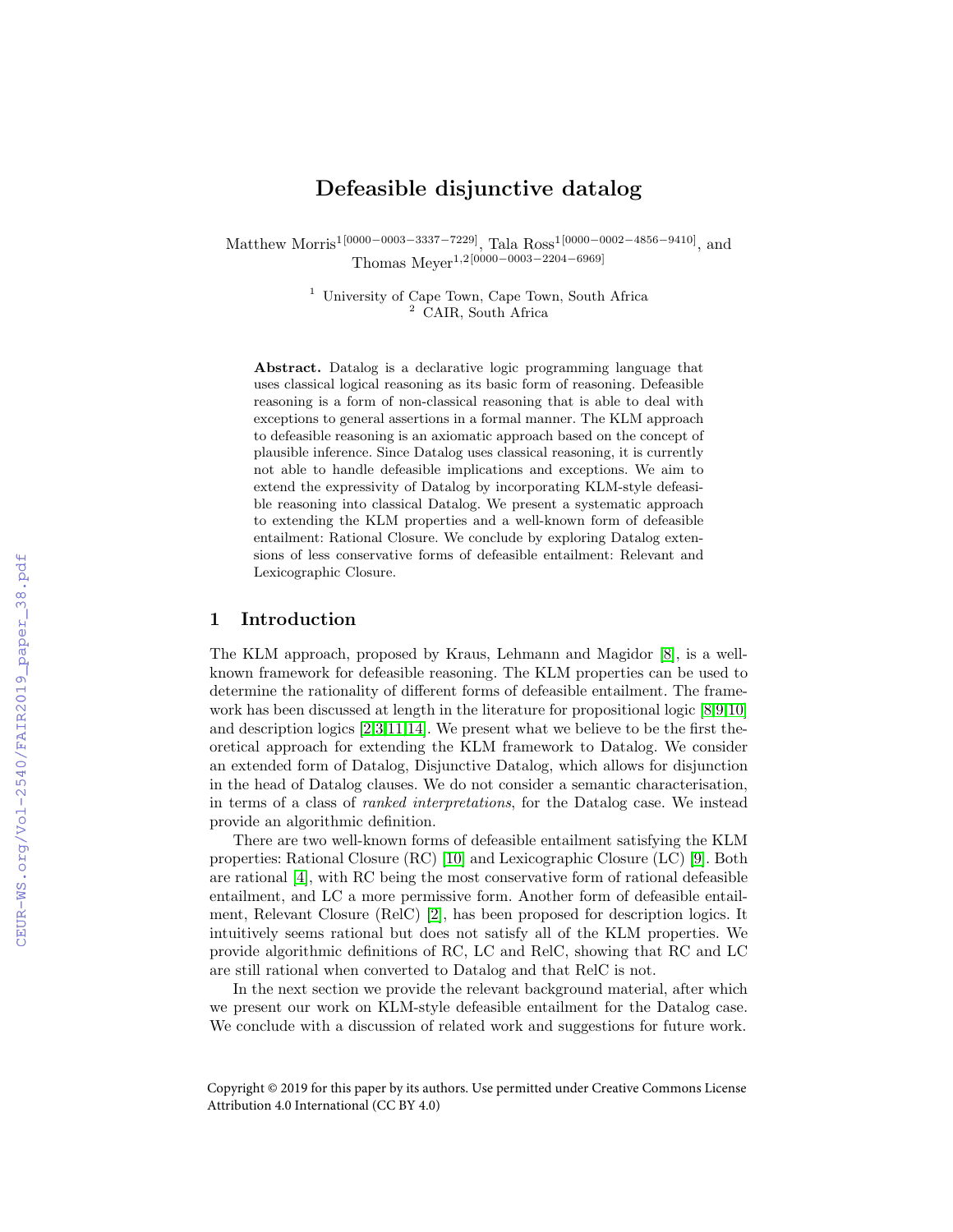# 2 Background

### 2.1 Propositional Logic

*Propositional logic* [\[1\]](#page-11-0) is a simple logic which is built up from a finite set  $P$ of propositional *atoms*, denoted by meta-variables  $p, q, \ldots$  The language  $\mathcal L$  of propositional logic is the set of all formulas, denoted by  $\alpha, \beta, \ldots$ , which are recursively defined as usual:  $\alpha := \top | \perp | p | \neg \alpha | \alpha \wedge \alpha | \alpha \vee \alpha | \alpha \rightarrow \alpha | \alpha \leftrightarrow \alpha$ .

An *interpretation* is a function  $I: \mathcal{P} \to \{T, F\}$  which assigns a single truth value to each atom. A formula  $\alpha \in \mathcal{L}$  is satisfied by an interpretation I, denoted  $I \vDash \alpha$ , if it can be evaluated to true by I in the usual recursive truth-functional way. We define the models of a finite set of formulas X to be  $||X|| = \{I : I \mid \vdash$  $\alpha, \alpha \in X$ . We say that a set of formulas X entails a formula  $\alpha$ , denoted by  $X \models \alpha$ , if  $\llbracket X \rrbracket \subseteq \llbracket {\alpha} \rrbracket.$ 

#### 2.2 KLM-style Defeasible Entailment

The KLM approach [\[8\]](#page-11-0) is based on the concept of plausible inference, which is represented by defeasible implication operators of the form  $\alpha \sim \beta$ . This is read as "typically, if  $\alpha$ , then  $\beta$ ".

Let a knowledge base  $K$  be a finite set of defeasible implications. The KLM framework answers the question: "What does it mean for a defeasible implication  $\alpha \sim \beta$  to be entailed by a knowledge base K?". This is referred to as defeasible entailment, and denoted by  $\mathcal{K} \approx \alpha \sim \beta$ .

Unlike classical entailment, it is well-accepted that defeasible entailment is not unique. There are multiple formalizations of defeasible entailment, such as Rational Closure [\[10\]](#page-11-0), Lexicographic Closure [\[9\]](#page-11-0), and Relevant Closure [\[2\]](#page-11-0). Lehmann and Magidor [\[10\]](#page-11-0) proposed a set of rationality properties known as the KLM properties. They argue that if a defeasible entailment algorithm satisfies all the properties it is believed to be an acceptable form of defeasible entailment. We adopt this approach and refer to these forms of defeasible entailment as LM-rational. The KLM properties for propositional logic are stated below:

(Ref) 
$$
K \approx \alpha \sim \alpha
$$
  
\n(LLE)  $\frac{\alpha \equiv \beta, K \approx \alpha \sim \gamma}{K \approx \beta \sim \gamma}$   
\n(RW)  $\frac{K \approx \alpha \sim \beta, \beta \models \gamma}{K \approx \alpha \sim \gamma}$   
\n(And)  $\frac{K \approx \alpha \sim \beta, K \approx \alpha \sim \gamma}{K \approx \alpha \sim \beta \land \gamma}$   
\n(Or)  $\frac{K \approx \alpha \sim \gamma, K \approx \beta \sim \gamma}{K \approx \alpha \lor \beta \sim \gamma}$   
\n(CM)  $\frac{K \approx \alpha \sim \beta, K \approx \alpha \sim \gamma}{K \approx \alpha \land \beta \sim \gamma}$   
\n(RM)  $\frac{K \approx \alpha \sim \gamma, K \not\approx \alpha \sim \neg \beta}{K \approx \alpha \land \beta \sim \gamma}$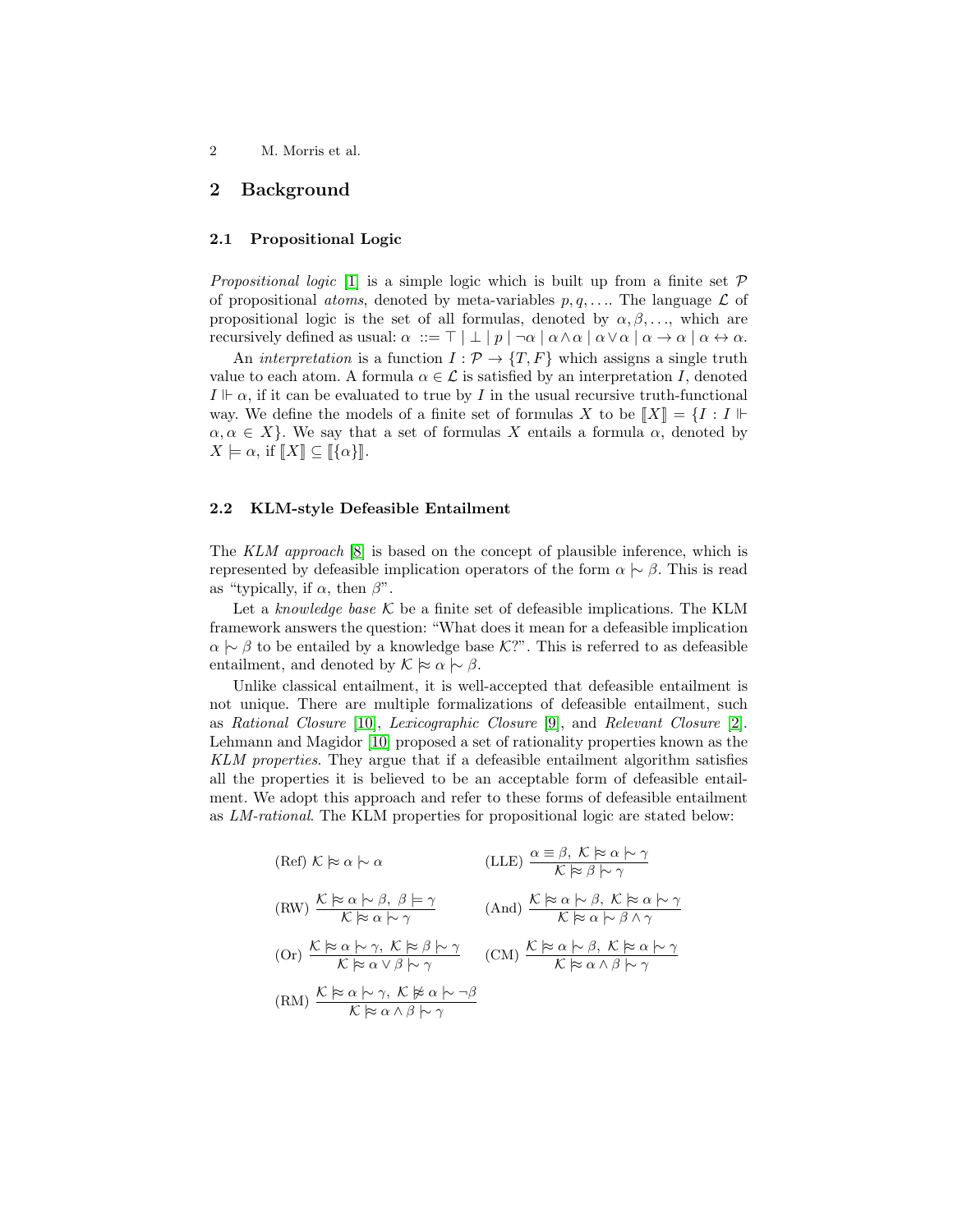### <span id="page-2-0"></span>2.3 Rational Closure

Rational closure is the most conservative form of defeasible entailment. We use the algorithmic definition  $[6]$ , which we refer to as the Rational Closure Algorithm, as the sole definition of Rational Closure. The algorithm is split into two distinct sub-algorithms, proposed by Casini et al. [\[4\]](#page-11-0). The BaseRank algorithm is used to construct a ranking of the classical versions  $(\overrightarrow{K})$  of the statements in the defeasible knowledge base  $(K)$ , according to typicality of the statements.

#### Algorithm 1: BaseRank

**Input:** A knowledge base  $K$ **Output:** An ordered tuple  $(R_0, \ldots, R_{n-1}, R_\infty, n)$ 1  $i := 0;$ 2  $E_0 := \overrightarrow{\mathcal{K}} := \{ \alpha \to \beta \mid \alpha \hspace{0.2em}\sim\hspace{-0.9em}\mid\hspace{0.58em} \beta \in \mathcal{K} \};$ 3 repeat 4  $\Big| \Big| E_{i+1} := \{ \alpha \to \beta \in E_i \mid E_i \models \neg \alpha \};$ 5  $R_i := E_i \setminus E_{i+1};$ 6  $i := i + 1;$ 7 until  $E_{i-1} = E_i$ ; 8  $R_{\infty} := E_{i-1};$ 9 if  $E_{i-1} = \emptyset$  then 10  $n := i - 1;$ 11 else 12  $n := i;$ 13 return  $(R_0, \ldots, R_{n-1}, R_{\infty}, n)$ 

The RationalClosure algorithm is used to compute whether a defeasible implication is entailed by the knowledge base and uses the BaseRank algorithm.

# Algorithm 2: RationalClosure

**Input:** A knowledge base K and a defeasible implication  $\alpha \sim \beta$ **Output: true**, if  $K \approx \alpha \sim \beta$ , and **false**, otherwise 1  $(R_0, \ldots, R_{n-1}, R_\infty, n) :=$  BaseRank $(\mathcal{K});$ 2  $i := 0;$ **3**  $R := \bigcup_{i=0}^{j \leq n} R_j;$ 4 while  $R_{\infty} \cup R \models \neg \alpha$  and  $R \neq \emptyset$  do 5  $\mid R := R \setminus R_i;$ 6  $i := i + 1;$ 7 return  $R_{\infty} \cup R \models \alpha \rightarrow \beta$ ;

Note that while the query passed to RationalClosure must be expressed in terms of the defeasible implication operator, we can express any classical sentence  $\alpha$  as a defeasible implication  $\neg \alpha \sim \bot$  [\[4\]](#page-11-0). Thus, the algorithm can be used to check classical queries as well. Also note that the RationalClosure algorithm just reduces to a sequence of classical entailment checks.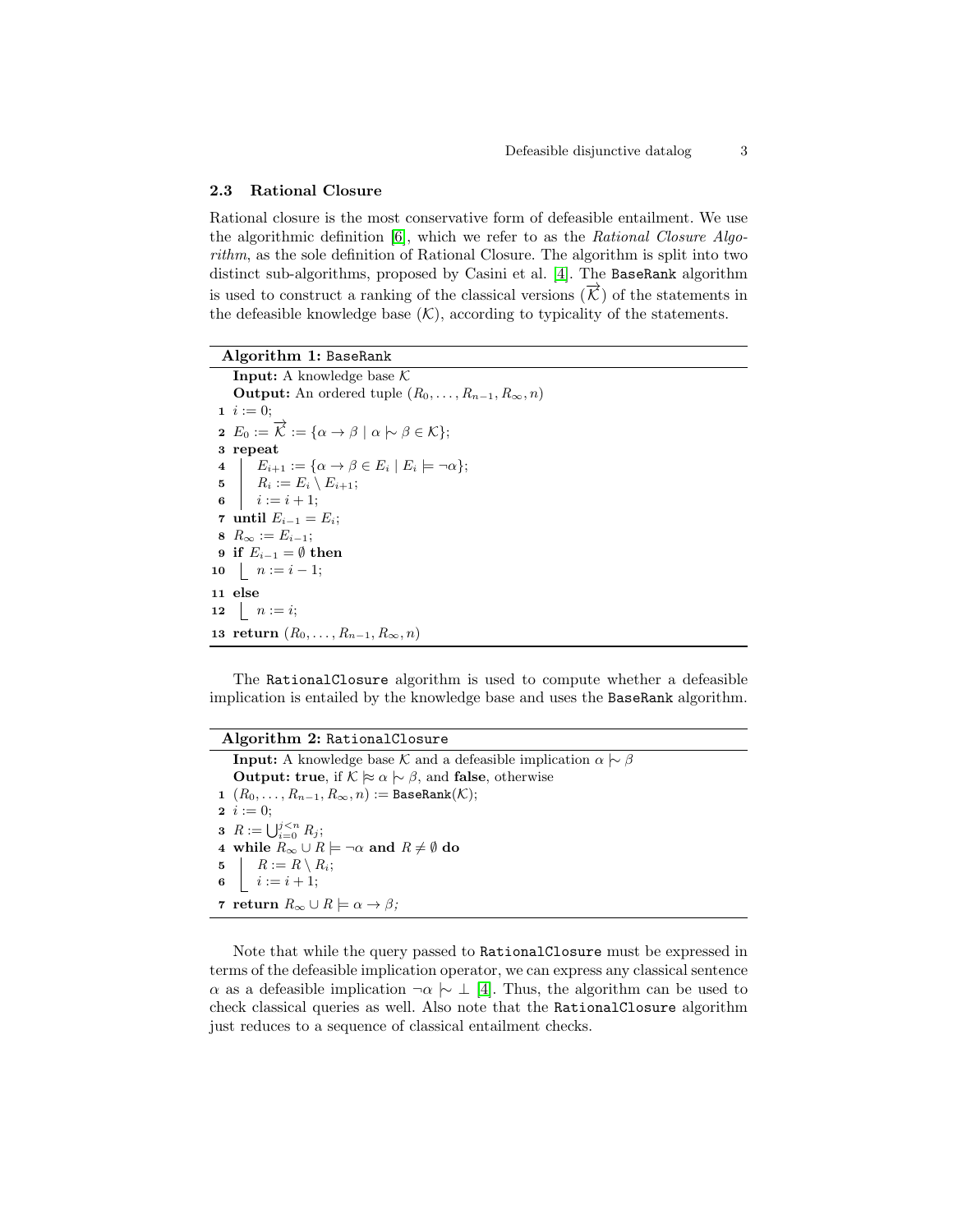#### 2.4 Disjunctive Datalog

Datalog [\[5\]](#page-11-0) is a more expressive logic than propositional logic and a popular query language for deductive databases [\[12,13\]](#page-11-0). Datalog is a simplified version of general logic programming. The language of Disjunctive Datalog is made up of function-free Horn clauses with the general form:  $l_0 \wedge l_1 \wedge \cdots \wedge l_m \rightarrow$  $l_{m+1} \vee l_{m+2} \vee \cdots \vee l_n$ . Each literal  $l_i$  is either  $\perp$  or is a positive atom of the form  $p_i(t_0,...,t_{k_i})$ , where  $p_i$  is a *predicate symbol* and  $t_0,...,t_{k_i}$  are *terms*. A term is either a constant or a variable. In our version of Datalog, the left-hand side of the clause is referred to as the body and the right-hand side as the head. Horn clauses with a body are called rules and those without a body are called facts.

A *Herbrand Base*  $B^P$  is the set of all ground facts constructible from the symbols in a Datalog program P. A Herbrand interpretation assigns each constant symbol to itself and each predicate symbol to a set of predicates ranging over constant symbols, and is identified with a subset  $\tau \subseteq B^P$ . For any Herbrand interpretation  $\tau$ , we define that  $\bot$  is not in  $\tau$ . A rule  $l_0 \wedge l_1 \wedge \cdots \wedge l_m \to l_{m+1} \vee l_{m+2} \vee \cdots \vee l_n$ is true for Herbrand interpretation  $\tau$  if and only if, for each substitution  $\theta$  which replaces variables by constants, if  $l_0\theta \in \tau, l_1\theta \in \tau, \ldots, l_m\theta \in \tau$  then at least one of  $l_{m+1}\theta \in \tau, l_{m+2}\theta \in \tau, \ldots, l_n\theta \in \tau$  holds. A fact  $l_0 \wedge l_1 \wedge \cdots \wedge l_m$  is true for Herbrand interpretation  $\tau$  if and only if, for each substitution  $\theta$  which replaces variables by constants,  $l_0 \theta \in \tau, l_1 \theta \in \tau, \ldots, l_m \theta \in \tau$  all hold. A Herbrand interpretation  $\tau$  is a *Herbrand model* of a set of Horn clauses X if and only if every clause in X is true for  $\tau$ .

Entailment of Horn Clauses The semantics of standard Datalog only defines entailment of ground facts. However, for the purposes of this paper, we extend the semantics of Datalog to allow for classical entailment of non-ground clauses. We use the definition of entailment under Herbrand semantics for first-order logic [\[7\]](#page-11-0). A set of Horn clauses X entails Horn clause  $\alpha$ , denoted by  $X \models \alpha$ , if and only if each Herbrand model of X is also a model of  $\alpha$ .

Molecules as Combinations of Literals We introduce the idea of molecules as a shorthand for a combination of literals. A disjunctive molecule, denoted  $\alpha^{\vee}$ , is a combination of literals of the form:  $l_1 \vee l_2 \vee \cdots \vee l_n$ . A conjunctive molecule, denoted  $\alpha^{\wedge}$ , is a combination of literals of the form:  $l_1 \wedge l_2 \wedge \cdots \wedge l_n$ . A molecule, denoted  $\alpha$ , is either a disjunctive molecule or a conjunctive molecule. Now a Disjunctive Datalog rule can be written as  $\alpha^{\wedge} \to \beta^{\vee}$ .

# 3 Defeasible Disjunctive Datalog

### 3.1 KLM-style Defeasible Rules

We represent plausible inference in Disjunctive Datalog using defeasible rules of the form:  $b_1 \wedge \cdots \wedge b_m \wedge h_1 \vee \cdots \vee h_n$ . This is read as "typically, if all of  $b_1, \ldots, b_m$ are true, then at least one of  $h_1, \ldots, h_n$  is true". We do not consider a semantic definition of defeasible rules. We will instead define defeasible rules by adapting rational defeasible entailment algorithms for Disjunctive Datalog.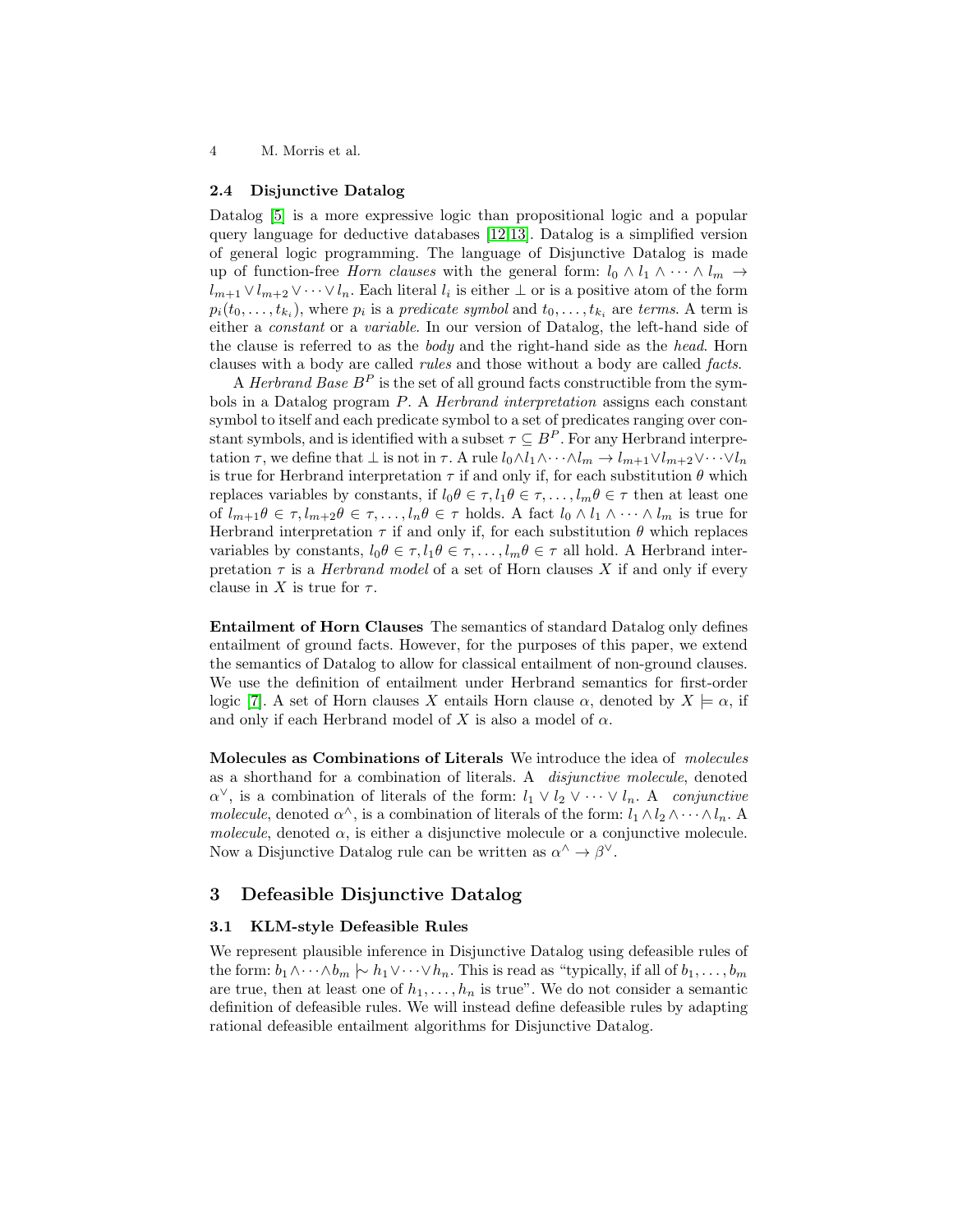#### 3.2 Defeasible Entailment

Let knowledge base  $K$  be a finite set of defeasible rules. The main question of this paper is to algorithmically analyse *defeasible entailment*  $\mathcal{K} \approx \alpha \sim \beta$ . That is, how do we answer the question: "Can we conclude  $\alpha \sim \beta$  from a defeasible knowledge base  $K$ ?". When analysing different defeasible entailment algorithms, Lehmann and Magidor [\[10\]](#page-11-0) advocate that the KLM properties be used to assess the rationality of these algorithms. We adopt this approach for Datalog and provide an extension of the KLM properties for Disjunctive Datalog.

A Motivation for Extending Disjunctive Datalog We find that, due to the restrictive nature of Datalog's syntax, none of the KLM properties can be expressed using Disjunctive Datalog without violating the syntax. However, we need to ensure that LM-rational forms of defeasible entailment satisfy all of the KLM properties. We argue that this is necessary, even though the reasoning described by some of these properties will never be computed by defeasible entailment algorithms for Disjunctive Datalog.

Let us consider an example where we can come to a conclusion that cannot be expressed in Datalog's syntax. Even though we cannot express that conclusion, we still want the algorithm to be able to compute it, otherwise the algorithm would not be rational. For example, we would want to be able to conclude  $t(X) \sim s(X) \wedge e(X)$  from  $\{t(X) \sim s(X), t(X) \sim e(X)\}.$ 

Datalog+ Our proposed extension to Datalog, Datalog+, introduces the idea of compounds. Compounds, denoted by  $A, B, \ldots$ , are recursively defined from base literals l as follows:  $A ::= l \mid \neg A \mid A \wedge A \mid A \vee A$ . In Datalog+ a fact is a compound A and rules have the form  $A \rightarrow B$ .

Let  $\tau$  be a Herbrand interpretation and consider some substitution  $\theta$  which replaces variables by constants. We say that compound A is in  $\tau$  under  $\theta$ , denoted  $A\theta \in \tau$ , if and only if one of the following conditions holds, where  $B, \Gamma$  are compounds and l is a literal:

- $A = l$  and  $l\theta \in \tau$
- $A = \neg B$  and  $B\theta \notin \tau$
- $A = B \wedge \Gamma$ ,  $B\theta \in \tau$  and  $\Gamma\theta \in \tau$
- $A = B \vee \Gamma$  and  $B\theta \in \tau$  or  $\Gamma \theta \in \tau$

Herbrand interpretation  $\tau$  is a model of fact A if and only if  $A\theta \in \tau$  for every possible  $\theta$ . Herbrand interpretation  $\tau$  is a model of rule  $A \rightarrow B$  if and only if, whenever  $A\theta \in \tau$  for some  $\theta$ , then  $B\theta \in \tau$  for the same  $\theta$ . A knowledge base K entails Datalog+ Horn clause (rule or fact)  $\alpha$ , denoted by  $\mathcal{K} \models \alpha$ , if and only if each Herbrand model of  $K$  is also a model of  $\alpha$ .

The KLM Properties Expressed in Datalog+ We state the KLM properties (in Datalog+) for Datalog below, where molecules  $\alpha, \beta, \gamma$  are used as a shorthand.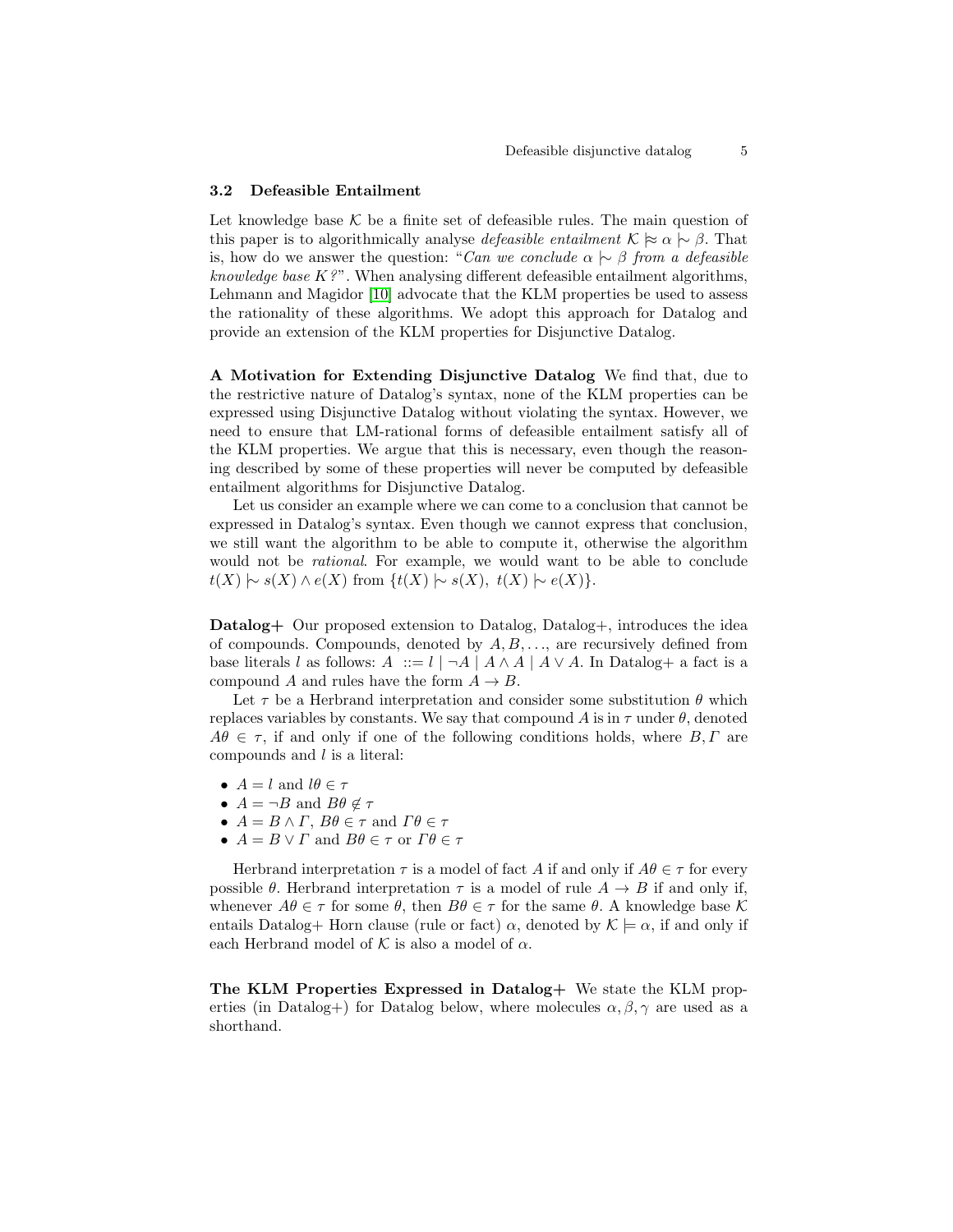$$
(LLE) \frac{\models \alpha \to \beta, \models \beta \to \alpha, \ K \approx \alpha \vdash \gamma}{} \times \beta \Rightarrow \alpha \vdash \gamma
$$
\n
$$
(Ref) \ K \approx \alpha \vdash \alpha \qquad (RW) \ \frac{\mathcal{K} \approx \alpha \vdash \beta, \ \models \beta \to \gamma}{} \times \beta \Rightarrow \gamma
$$
\n
$$
(And) \ \frac{\mathcal{K} \approx \alpha \vdash \beta, \ K \approx \alpha \vdash \gamma}{} \times \beta \land \gamma \qquad (Or) \ \frac{\mathcal{K} \approx \alpha \vdash \gamma, \ K \approx \beta \vdash \gamma}{} \times \beta \Rightarrow \gamma \qquad (CM) \ \frac{\mathcal{K} \approx \alpha \vdash \beta, \ K \approx \alpha \vdash \gamma}{} \times \beta \Rightarrow \gamma \qquad (RM) \ \frac{\mathcal{K} \approx \alpha \vdash \beta, \ K \approx \alpha \vdash \gamma}{} \times \beta \Rightarrow \alpha \land \beta \vdash \gamma}
$$

# 4 Rational Closure for Datalog

In this section we propose a simple adaptation to the Rational Closure algorithms for the Disjunctive Datalog case.

### 4.1 Base Rank Algorithm

In the propositional case, we can rewrite a classical statement  $\alpha$  as the defeasible statement  $\neg \alpha \sim \bot$  and, hence, we can assume that all of the statements in our knowledge base are defeasible. It is not possible to rewrite classical clauses as defeasible rules for the Datalog case. Instead, the adapted version of the BaseRank algorithm, Algorithm [1,](#page-2-0) ranks the statements in a knowledge base  $\mathcal{K} = D \cup C$ , where D is the set of defeasible rules and C the set of classical clauses. It forms a ranking using only the defeasible statements by setting  $E_0 := \overrightarrow{D}$  on line 2. Then, since the classical statements are all definite, it adds them to the the most typical level (the infinite level).

In the propositional case, a statement  $\alpha$  is *exceptional* with respect to a set of statements X if  $X \models \neg \alpha$ . Datalog<sup>\'</sup>'s syntax does not include the negation connective  $\neg$ , so we use the  $\bot$  literal to define a notion of falsehood, and hence exceptionality.

**Proposition 1.** Let  $\tau$  be a Herbrand interpretation. Then,  $\tau$  is a model of  $\neg \alpha$ under Datalog+ semantics iff  $\tau$  is a model of  $\alpha \to \bot$  under Datalog<sup> $\vee$ </sup> semantics.

The exceptionality of molecule  $\alpha$  is now assessed using the entailment check  $E_i \cup C \models \alpha \rightarrow \bot$  on line 4. Finally, when all the defeasible rules are ranked, BaseRank adds the classical clauses to the infinite level by setting  $R_{\infty} := E_{i-1} \cup C$ on line 8.

# 4.2 Rational Closure Algorithm

As with the BaseRank algorithm, we choose to represent falsehood using the ⊥ literal. The RationalClosure algorithm now uses the entailment check  $R_{\infty} \cup R$  $\alpha \to \perp$  on line 4. Under the assumption that we can compute classical entailment for Datalog<sup>∨</sup>, this adapted version of the RationalClosure algorithm can be used to check whether a rule  $\alpha \sim \beta$  is defeasibly entailed by the knowledge base  $\mathcal{K} = D \cup C.$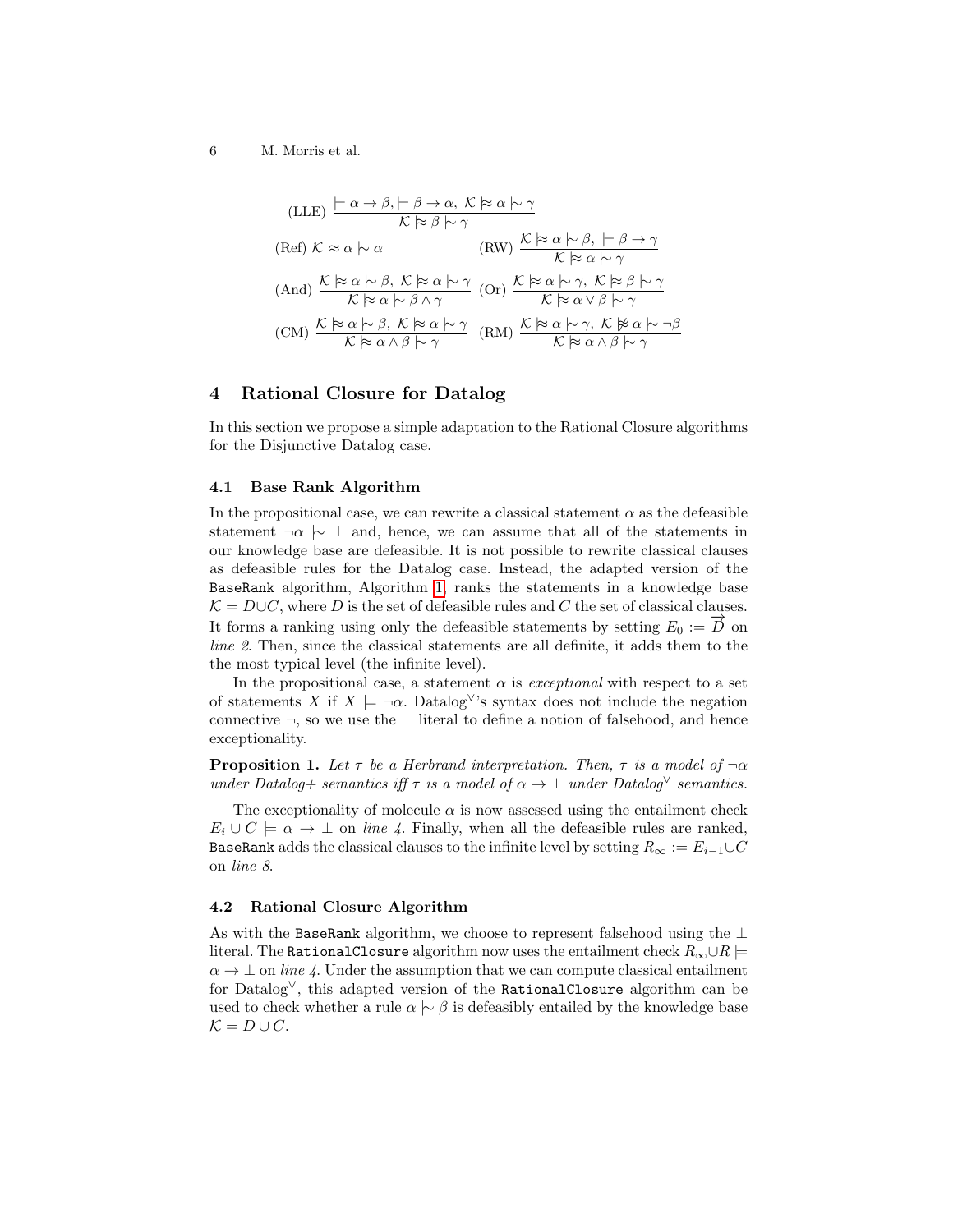<span id="page-6-0"></span>Proposition 2. The adapted RationalClosure algorithm is LM-rational.

The adapted algorithms and proof of LM-rationality (proofs for satisfaction of each KLM property) are provided in Appendix A and B.

# 5 Lexicographic Closure

It seems unnecessary for the Rational Closure algorithm to throw away an entire level of statements when there is a conflict. While it is true that a statement within the level is causing the conflict, there are other statements in the level that may have no effect on the conflict occurring. Lexicographic closure [\[9\]](#page-11-0) takes a finer-grained approach to removing statements. It considers all possible subsets of worst-ranked statements and removes the smallest possible subset such that there is no longer a conflict. The semantic and algorithmic definitions of Lexicographic Closure for propositional logic are known and have been shown to be LM-rational [\[9\]](#page-11-0). In this section we provide an extension of Lexicographic Closure to the Datalog<sup>∨</sup> case.

## 5.1 Lexicographic Closure for Propositional Logic

We adapt the definition of Lexicographic Closure for propositional logic provided by Casini et al.[\[4\]](#page-11-0). The new definition, in terms of the sub-algorithms SubsetRank and LexicographicClosure, can easily be adapted for  $\text{Database}^{\vee}$ .

The SubsetRank algorithm, Algorithm 3, constructs a new ranking of statements by using the base ranks  $R_0, \ldots, R_{n-1}, R_\infty$  computed by the BaseRank algorithm. It adds new rank levels  $D_{i,n_{i}-1}, D_{i,n_{i}-2},..., D_{i,1}$  in between each existing rank level  $R_i$  and  $R_{i+1}$ . Each level  $D_{i,j}$  represents all the different ways of removing  $|R_i| - j$  statements from  $R_i$ . The Subsets $(X, k)$  function finds all possible subsets of size  $k < n$  of a set X of size n.

Algorithm 3: SubsetRank **Input:** A knowledge base  $K$ **Output:** An ordered tuple  $(R_0, \ldots, R_k, R_\infty, k+1)$ 1  $(B_0, \ldots, B_{m-1}, B_{\infty}, m) :=$  BaseRank $(\mathcal{K});$ 2  $i := 0; k := 0;$ <sup>3</sup> repeat  $\mathtt{4} \quad | \quad \text{for} \; j := |B_i| \; \mathtt{to} \; 1 \; \mathtt{do}$  $\quad \, \mathsf{s} \quad | \quad \, | \quad S_{i,j} := \mathtt{Subsets}(R_i,j);$  $\begin{array}{ccc} \mathbf{6} & | & | & D_{i,j} := \bigvee_{X \in S_{i,j}} \bigwedge_{x \in X} x; \end{array}$  $\begin{array}{ccc} \mathbf{7} & | & | & R_k := D_{i,j}; \end{array}$  $8 \mid k := k + 1;$ 9  $i := i + 1$ ; 10 until  $i := m$ ; 11  $R_{\infty} := B_{\infty};$ 12 return  $(R_0, ..., R_k, R_{\infty}, k + 1)$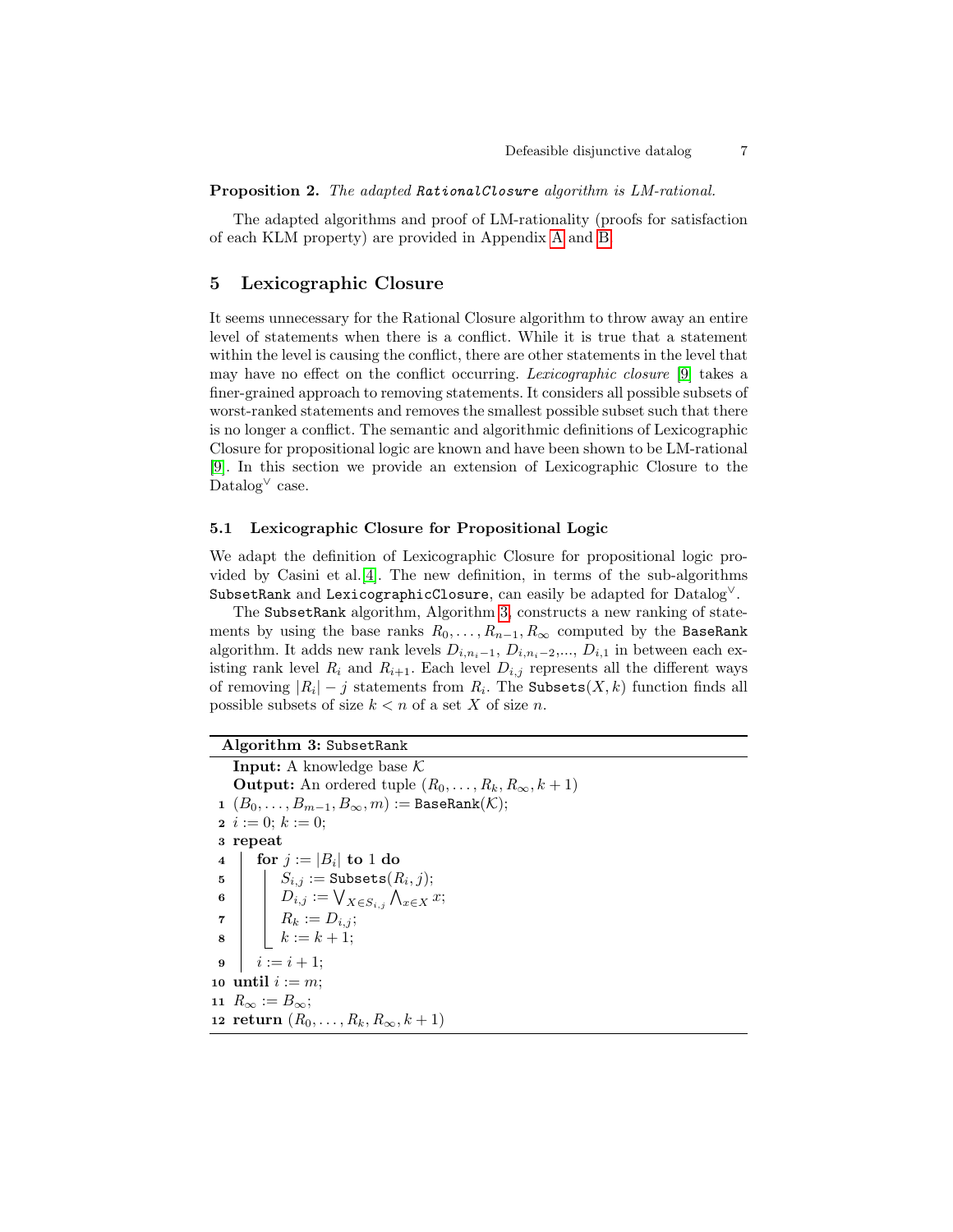The LexicographicClosure algorithm ranks the statements in the input knowledge base  $K$  using the SubsetRank algorithm. It then checks whether the defeasible implication  $\alpha \sim \beta$  is defeasibly entailed by K in a manner equivalent to that used by the RationalClosure algorithm (LexicographicClosure is the same as RationalClosure, barring the use of SubsetRank instead of BaseRank.)

### 5.2 Lexicographic Closure for Datalog

In section 5.2 we extend the Lexicographic Closure algorithm for the propositional case to the Datalog case. We conclude the section by showing that our extended algorithm is LM-rational.

Rephrasing SubsetRank for Datalog The definition of Lexicographic Closure for the propositional case cannot directly be applied to the Datalog case. The statement  $D_{i,j}$  is formed by combining statements from subset  $S_{i,j}$  using ∧ and  $\vee$  connectives. It will violate Datalog<sup> $\vee$ </sup>'s syntax if  $S_{i,j}$  contains multiple rules or multiple subsets of facts. However, the statement  $D_{i,j}$  can be transformed into Conjunctive Normal Form (CNF)  $D_{i,j} := D_1 \wedge D_2 \wedge \ldots \wedge D_n$ , where:

$$
D_i := \neg a_{i,1} \lor \dots \lor \neg a_{i,r_i} \lor b_{i,1} \lor \dots \lor b_{i,s_i}
$$
  
:= 
$$
\neg (a_{i,1} \land \dots \land a_{i,r_i}) \lor (b_{i,1} \lor \dots \lor b_{i,s_i})
$$
  
:= 
$$
a_{i,1} \land \dots \land a_{i,r_i} \to b_{i,1} \lor \dots \lor \lor b_{i,s_i}
$$
  
:= 
$$
\alpha_i^{\land} \to \beta_i^{\lor}
$$

Thus,  $D_{i,j}$  can be rewritten as a conjunction of Disjunctive Datalog rules. Checking entailment from a conjunction of rules is equivalent to checking entailment from a set of the same rules. Hence, we can replace each statement  $D_{i,j}$ with a set of Datalog<sup> $\vee$ </sup> rules. On *line* 7 of the SubsetRank algorithm, Algorithm [3,](#page-6-0) we now set  $R_k := \text{RNF}(D_{i,j})$ . The Rule Normal Form function  $\text{RNF}(T)$  takes an "extended" Disjunctive Datalog statement  $\Gamma$  as input and does the following:

- 1. Computes the Conjunctive Normal Form  $CNF(\Gamma)$ .
- 2. Converts CNF(*Γ*) into a conjunction of clauses of the form  $(\alpha_1^{\wedge} \to \beta_1^{\vee}) \wedge (\alpha_2^{\wedge} \to$  $\beta_2^{\vee}$ )  $\wedge \ldots \wedge (\alpha_k^{\wedge} \rightarrow \beta_k^{\vee}).$
- 3. Converts the conjunction of clauses into a set of clauses  $\{\alpha_1^{\wedge} \to \beta_1^{\vee}, \alpha_2^{\wedge} \to \alpha_3^{\vee}\}$  $\beta_2^{\vee}, \ldots, \alpha_k^{\wedge} \to \beta_k^{\vee}$ .
- 4. Returns the set of clauses.

Rephrasing LexicographicClosure for Datalog LexicographicClosure is the same as RationalClosure for the Datalog<sup> $\vee$ </sup> case, with the exception that the adapted SubsetRank algorithm is used to rank statements on line 1 instead of the BaseRank algorithm.

## Proposition 3. The adapted LexicographicClosure algorithm is LM-rational.

The adapted algorithms and proof of LM-rationality are provided in Appendix C and D.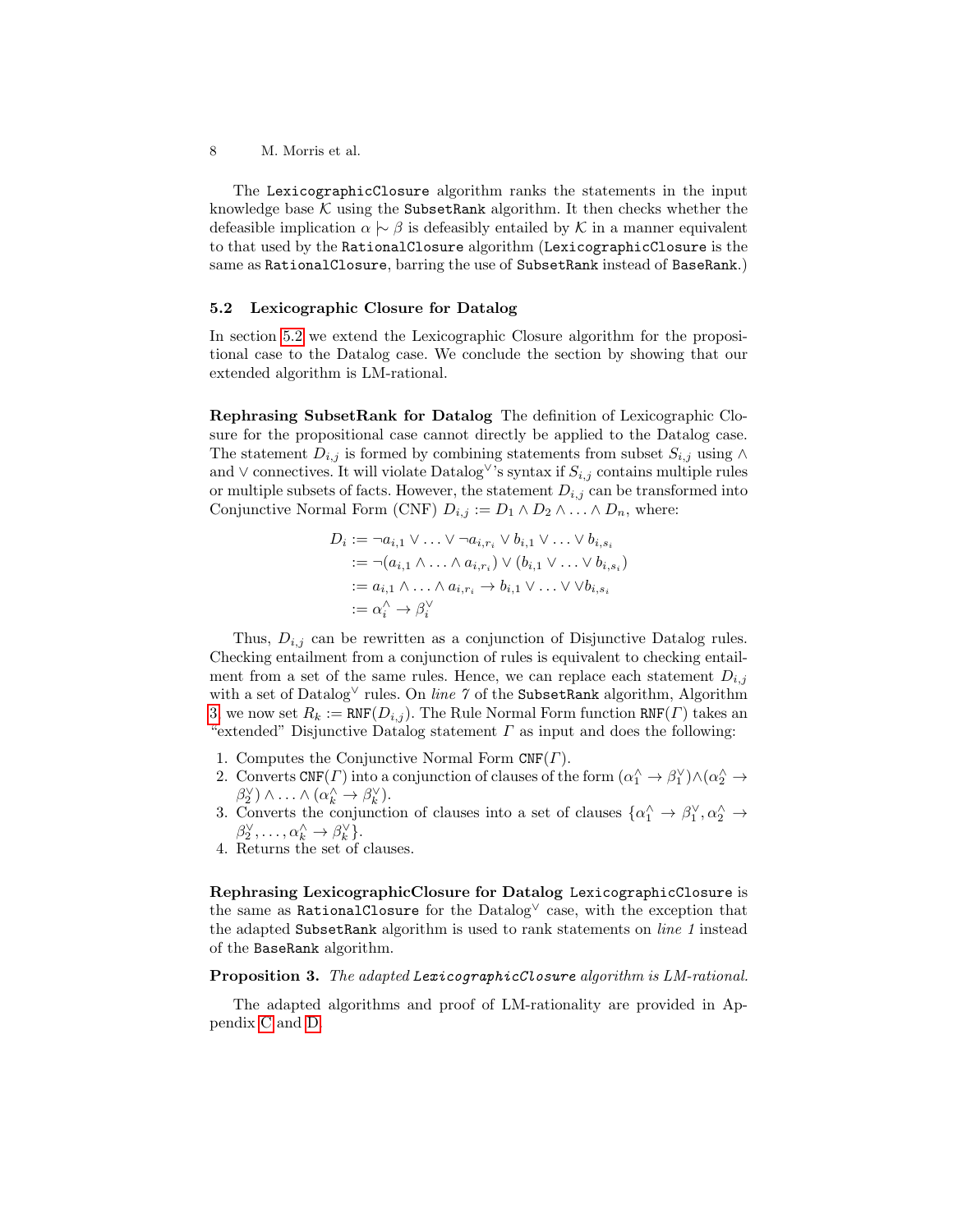# 6 Relevant Closure for Datalog

### 6.1 Motivation for Relevant Closure

Here, we give the definition for Relevant Closure as provided by Casini et al. [\[2\]](#page-11-0). The algorithm is based on RationalClosure, with some slight changes. The main idea behind it is that not all statements in a level are responsible for being able to prove  $R_{\infty} \cup R \models \neg \alpha$ , given the query  $\alpha \sim \beta$ . This is the motivation for only throwing away the "relevant" statements in a level.

### 6.2 Algorithmic Definition

The algorithm for Relevant Closure, provided by Casini et al. [\[2\]](#page-11-0), is defined in terms of ALC, a description logic. To make the algorithm easier to understand and convert to Datalog, we will first express it in terms of propositional logic.

## Algorithm 4: RelevantClosure

**Input:** A knowledge base K, a defeasible implication  $\alpha \sim \beta$ , and a partition  $< R, R^- >$  of  $K$ **Output: true**, if  $K \approx \alpha \sim \beta$ , and **false**, otherwise 1  $(R_0, \ldots, R_{n-1}, R_\infty, n) :=$  BaseRank $(\mathcal{K});$ 2  $i := 0$ ; 3  $R' := R;$ 4 while  $R_{\infty} \cup R^{-} \cup R' \models \neg \alpha$  and  $R' \neq \emptyset$  do 5  $\mid R' := R' \setminus \{R_i \cap R\};$ 6  $i := i + 1;$ 7 return  $R_{\infty} \cup R^{-} \cup R' \models \alpha \rightarrow \beta;$ 

In the partition  $\langle R, R^{-} \rangle$  of K, R represents all statements relevant to the query  $\alpha \sim \beta$ . When throwing away statements from a level, the algorithm only considers these statements in  $R$  as eligible for removal. We say that a statement  $\alpha \sim \beta$  is in the Relevant Closure of K if and only if the RelevantClosure algorithm returns **true** when given  $\alpha \sim \beta$  and K.

### 6.3 Defining Relevance

Now that the algorithm has been defined, the only work remaining is to define how to calculate the partition  $\langle R, R^{-} \rangle$  for a given query  $\alpha \sim \beta$ . Based on the ideas explored by Casini et al.  $[2]$ , we would want R to contain exactly all the statements used to prove  $\neg \alpha$ . To formalize this, we present a sequence of definitions to gradually build up the idea of relevance.

**Definition 1.**  $\alpha$  is said to be exceptional for K if  $K \models \neg \alpha$ .

**Definition 2.** Let  $K$  be a knowledge base,  $\mathcal{J} \subseteq K$  such that  $\mathcal{J}$  only contains defeasible implications, and  $\alpha$  a propositional sentence. Then J is said to be an  $\alpha$ -justification w.r.t.K if  $\alpha$  is exceptional for J and for any  $\mathcal{J}' \subset \mathcal{J}$ ,  $\alpha$  is not exceptional for  $\mathcal{J}'$ .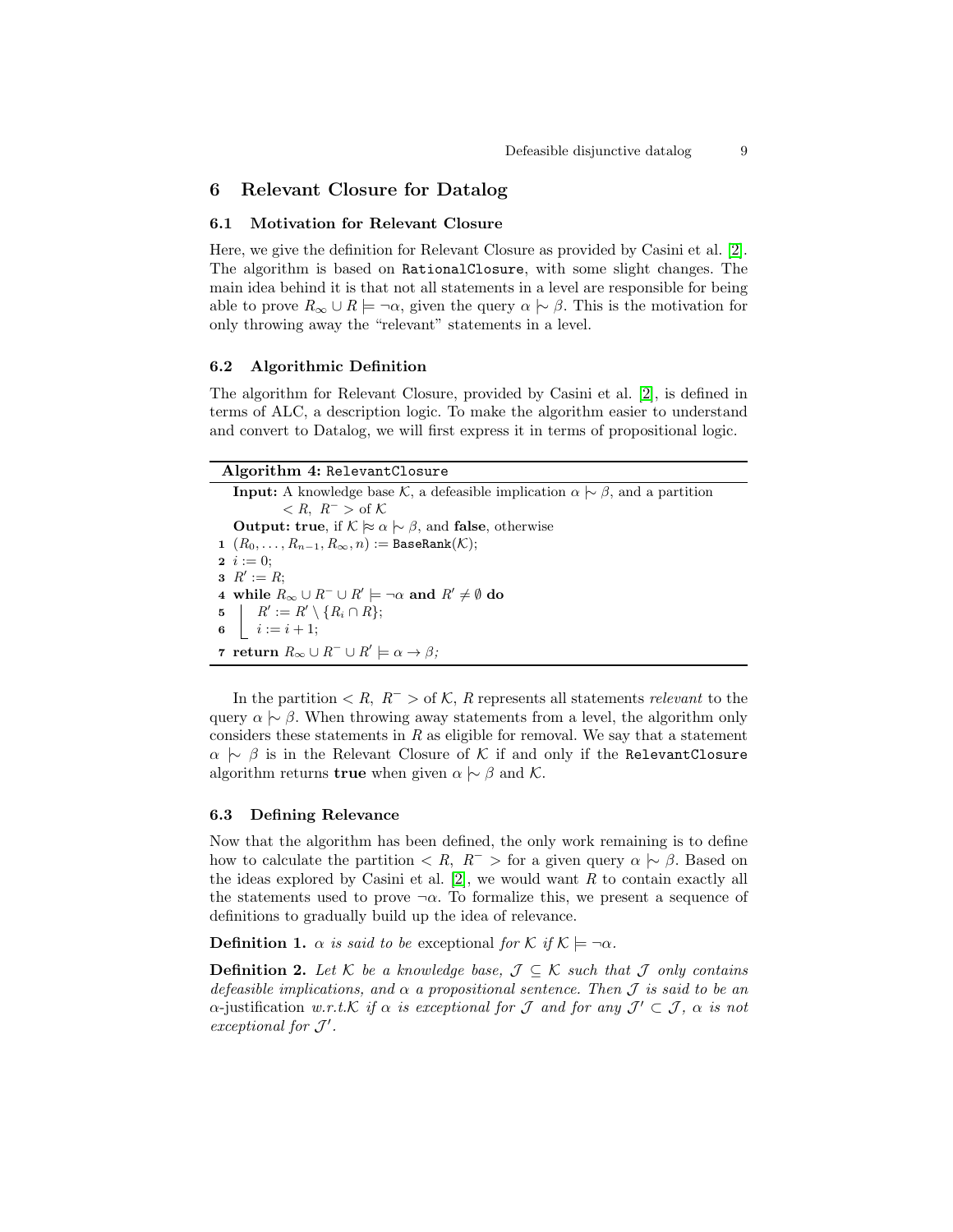**Definition 3.** For a sentence  $\alpha$  and knowledge base K, let  $\mathcal{J}^{\mathcal{K}}(\alpha) = \{ \mathcal{J} \mid \mathcal{J} \text{ is an } \alpha\text{-}\text{}\}$  justification w.r.t. K}. Then  $\alpha \sim \beta$  is said to be in the Basic Relevant Closure of K if it is in the Relevant Closure of K w.r.t.  $\bigcup \mathcal{J}^{\mathcal{K}}(\alpha)$ .

### 6.4 Minimal Relevant Closure

It could be argued that for Basic Relevant Closure, we are still considering too many statements as relevant to the query. This is because we consider all the statements in all  $\alpha$ -justifications as relevant to proving that  $\alpha$  is exceptional. However, we could instead consider only the statements of minimal rank from each  $\alpha$ -justification as relevant, and still fix the exceptionality of  $\alpha$ .

**Definition 4.** For some set of justifications  $\mathcal{J} \subseteq \mathcal{K}$ , let  $\mathcal{J}_{min}^{\mathcal{K}} = {\alpha \succ \beta \mid \mathcal{J}_{min}^{\mathcal{K}}}$  $r_{\mathcal{K}}(\alpha) \leq r_{\mathcal{K}}(\gamma)$  for every  $\gamma \sim \lambda \in \mathcal{J}$ .

For a sentence  $\alpha$ , let  $\mathcal{J}_{min}^{\mathcal{K}}(\alpha) = \bigcup_{\mathcal{J} \in \mathcal{J}^{\mathcal{K}}(\alpha)} \mathcal{J}_{min}^{\mathcal{K}}$ .

Then  $\alpha \hspace{0.2em}\sim\hspace{0.9em}\mid\hspace{0.58em} \beta$  is said to be in the Minimal Relevant Closure of K if it is in the Relevant Closure of  $K$  w.r.t.  $\bigcup \mathcal{J}_{min}^{\mathcal{K}}(\alpha)$ .

#### 6.5 Relevant Closure for Datalog

In terms of adapting the RelevantClosure algorithm for Datalog, no further work needs to be done beyond what has already been said for Rational Closure. To define a molecule  $\alpha$  being *exceptional*, we simply need to be able to check entailment of negated molecules, which is something we already know how to do. The remainder of the definitions for both Basic and Minimal Relevant Closure only entail manipulating sets and checking the rankings of statements.

#### 6.6 LM-Rationality

For this, we will use Minimal Relevant Closure as the definition for Relevant Closure. As shown by Casini et al. [\[2\]](#page-11-0), Relevant Closure for propositional logic satisfies the properties Ref, LLE, And, and RW, and does not satisfy  $Or$ ,  $CM$ , or RM. We will show that the same holds true for Relevant Closure for Datalog.

Let us consider the proofs that show that Rational Closure fulfills the KLM properties of Ref, RW, and And. The only difference RelevantClosure has from RationalClosure is the inclusion of the "relevance partition". Thus, the proofs can be re-used without editing, provided that the relevance partition is the same throughout the various queries.

The relevance partition is fully determined by the antecedent of the query (e.g.  $\alpha$  in  $\alpha \sim \beta$ ), as can be seen in the definition of Minimal Relevant Closure. In the aforementioned properties, the antecedent is the same in all queries made to the algorithm. Hence, the proofs can be directly re-used to show that Relevant Closure fulfills the KLM properties of Ref, RW, and And.

The proof for satisfaction of the property LLE and the counter-examples for satisfaction of the properties  $Or$ ,  $CM$ , and RM can be found in Appendix F. The counter-examples were adapted from the ALC case [\[2\]](#page-11-0).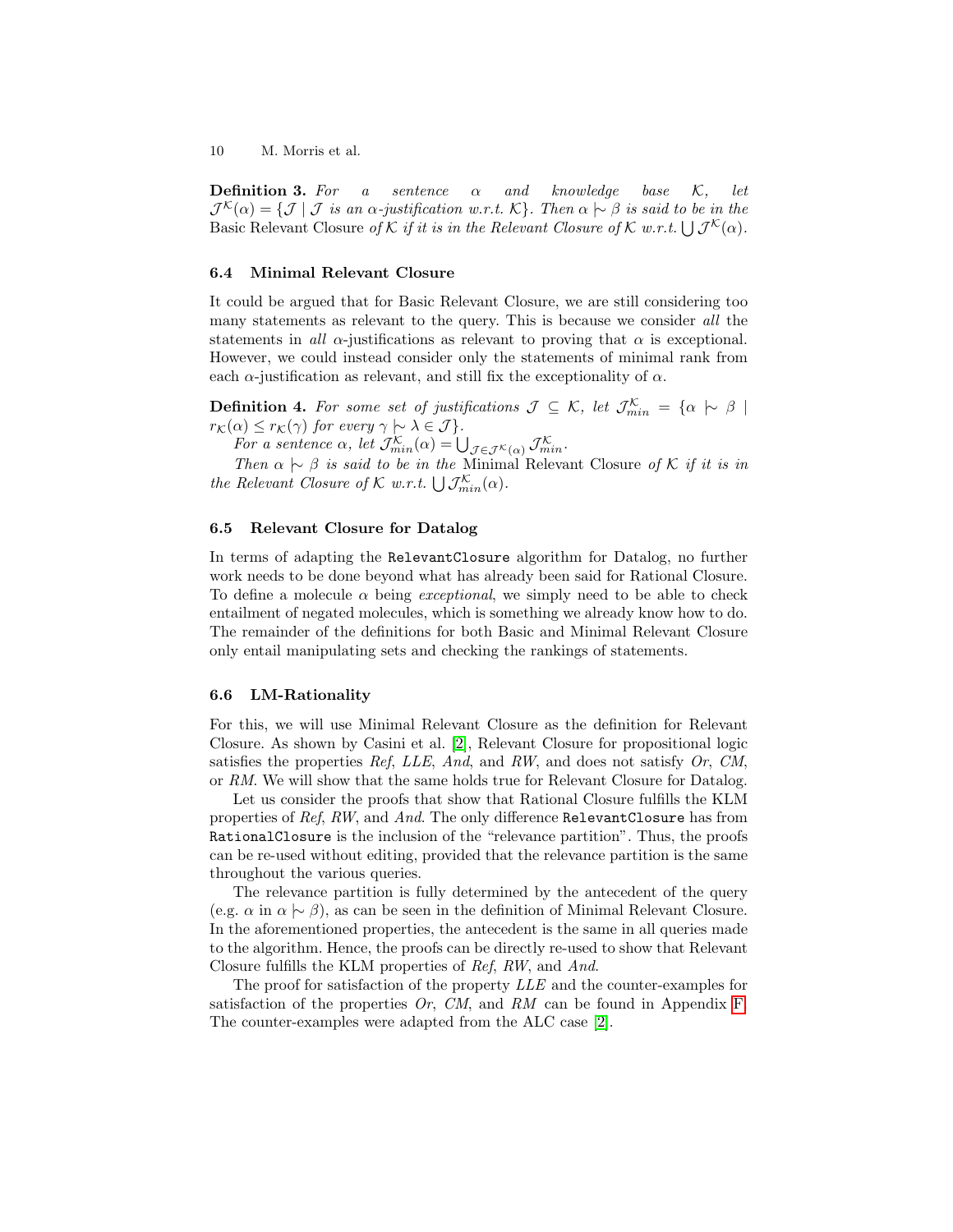# 7 Conclusions

The main focus of this paper was to provide versions of defeasible reasoning for Disjunctive Datalog. To be able to express the KLM properties and the algorithm in Datalog, we motivated for extensions that would have to be made to the syntax and semantics of Datalog. We proved that Rational Closure for Datalog was LM-rational (i.e. it conforms to the KLM properties).

We introduced Relevant Closure and Lexicographic Closure as alternatives for computing defeasible entailment and adapted both of the algorithms for Datalog. We found that Lexicographic Closure is still LM-rational, but that Relevant Closure does not satisfy some of the KLM properties.

# 8 Future Work

Future work on this topic would most likely include finding a semantic definition of Rational Closure for Datalog, based on minimal models. Other future work could include an attempted adaptation of the Relevant Closure method for computing defeasible entailment, done in such a way that it satisfies the KLM properties, while still maintaining the basic ideas of Relevant Closure.

As another option, Casini et al. [\[4\]](#page-11-0) showed that LM-rationality is necessary but not sufficient. The additional properties for Basic Defeasible Entailment proposed by Casini et al. [\[4\]](#page-11-0) can be extended to Datalog. Furthermore, other properties that are specific to defeasible entailment for Datalog should be explored. Finally, there is also potential for an implementation of defeasible reasoning in Datalog. In a paper submitted to this conference, Harrison and Meyer present an implementation of a defeasible Datalog reasoner for Rational Closure.

# 9 Appendices

This full paper, with appendices, can be accessed online [here.](https://drive.google.com/file/d/1UQqb65j-fs3VgV-uMKifMMNN6n8JGjb6/view?usp=sharing)